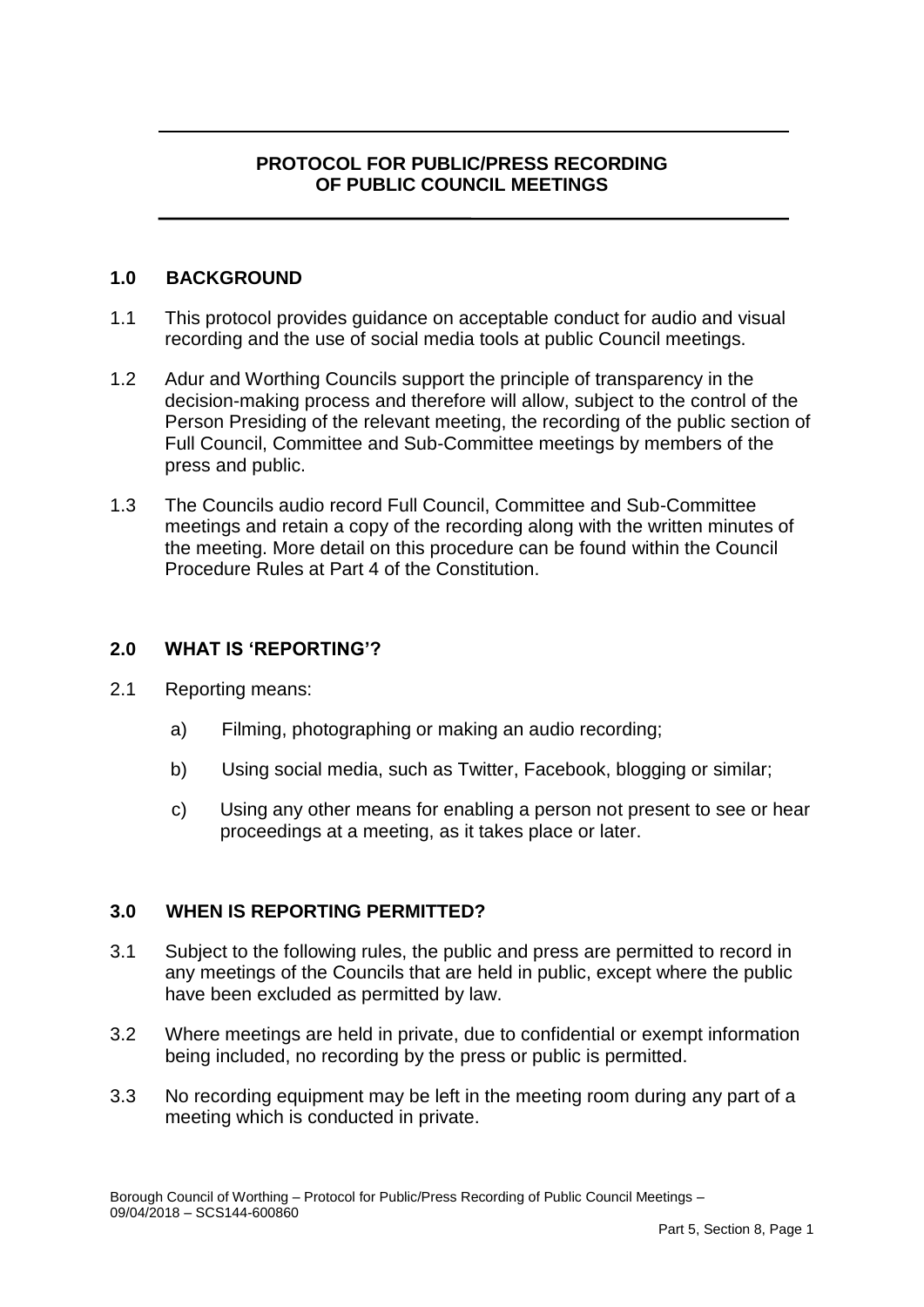# **4.0 RULES ON REPORTING**

- $4.1$ email at *democratic.services@adur-worthing.gov.uk* or by telephone on 01903 4.1 Anyone wishing to undertake recording should notify Democratic Services, by 239999, 24 hours prior to the commencement of the meeting and comply with any requests made by the Person Presiding.
- 4.2 All recording must take place from a fixed position in the meeting room (i.e. public gallery) approved by the Person Presiding.
- expressly given consent, to the Chairman of the meeting. This also applies to 4.3 Recording should be directed at Members of the Council. Members of the public seated in the public gallery should not be recorded, unless they have a member of the public asking a question, presenting a petition or making a representation.
- 4.4 No recording of anyone under the age of 18 is permitted.
- 4.5 meeting. No image or recording of a member of the public should be made If a member of the public is concerned about being recorded at a Council meeting, please inform the Democratic Services Officer present at the unless the member of the public has expressly given their consent to the Chairman of that meeting.
- meetings to remind attendees that recording may be undertaken and that the the commencement of a meeting, the Person Presiding will announce if any requests to record have been made by the public. 4.6 The Democratic Services Team will ensure signs are prominently displayed at Council has no control over where a recording might appear (for example posted on the internet). Meeting agendas will also carry this message and at
- 4.7 Persons recording meetings are not permitted to carry out an oral commentary or report whilst the meeting is in session.
- 4.8 The use of flash or additional lighting in connection with recording at meetings will not be permitted without the prior notification and agreement of the Person Presiding.
- 4.9 Where any part of a meeting is held in private, no recording by the press or public will be permitted. All recording equipment must be removed from the meeting room during the exclusion.
- meeting, the operator of the equipment will be required to stop and may be 4.10 Where the Person Presiding considers any recording is disrupting the asked to leave the meeting room, removing their equipment at the same time.
- 4.11 Anyone who has been asked to leave a meeting because they have refused to comply with the Person Presiding's request with regard to recording may be prohibited from recording at future meetings.